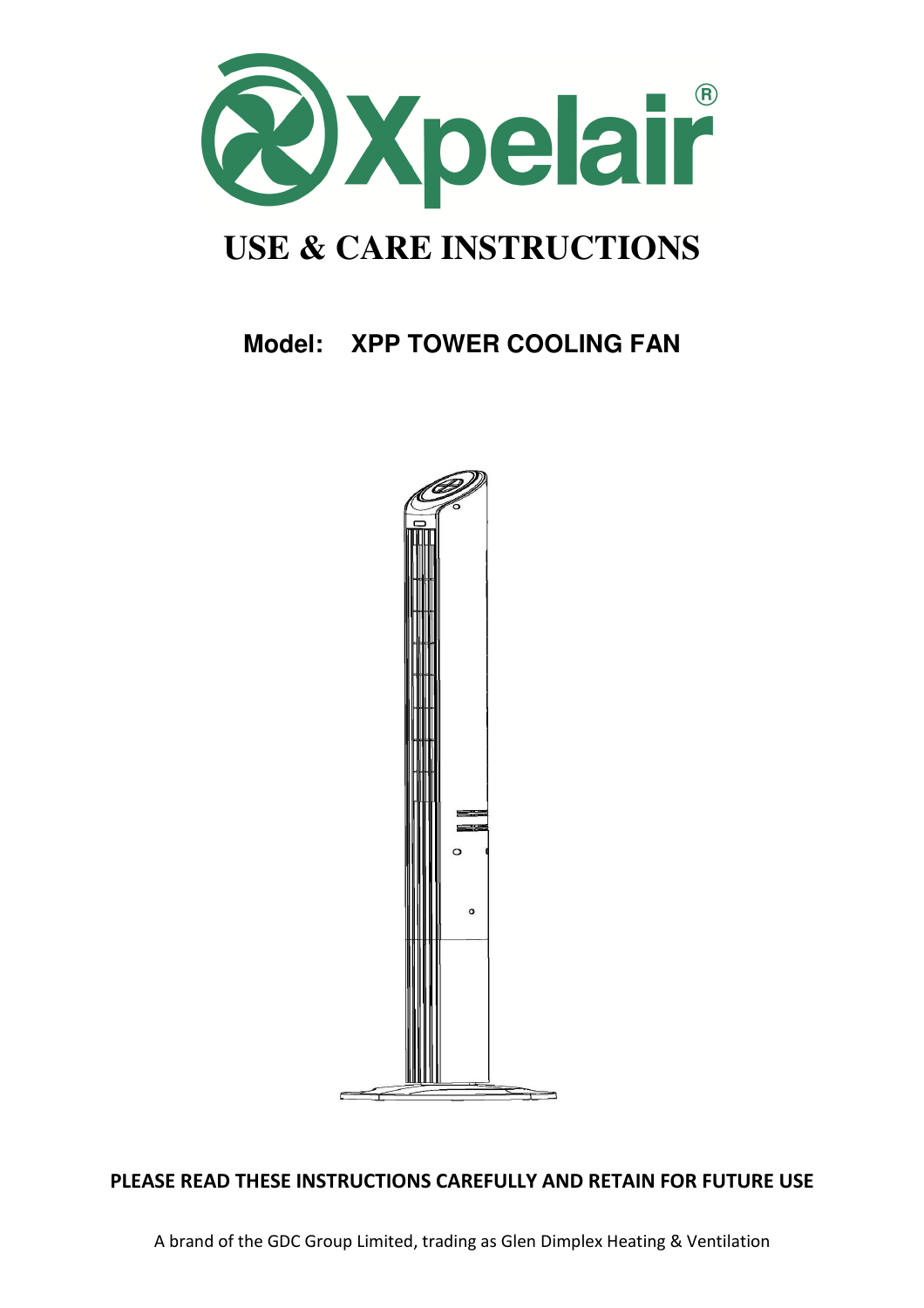

# **IMPORTANT SAFETY WARNINGS Failure to comply with the warnings listed below may result in serious injury, risk of fire or electric shock.**



This product should be used only in accordance with the specifications outlined in this manual.

• IMPORTANT - To reduce the risk of electric shock, the plug is intended to fit in a standard polarized 13Amp socket outlet, only plug the appliance directly into a proper electrical outlet.

• To protect against electrical hazards, DO NOT immerse in water/other liquids or use near water.

• Children cannot recognize the hazards associated with the usage of electrical appliances. For this reason, always supervise children when they are near the unit. These appliances can be used by children aged from 3 and above and persons with reduced physical, sensory or mental capabilities or lack of experience and knowledge if they have been given supervision or instruction concerning use of the appliance in a safe way and understand the hazards involved. Children shall not play with the appliance. Cleaning and user maintenance shall not be made by children without supervision.

• Always unplug the cooling fan before moving it, cleaning or whenever the cooling fan is not in use. Be sure to pull by the plug and not the cord when un-plugging the appliance.

- NEVER drop or insert any object into any openings.
- DO NOT operate appliance connected to an extension cable

• Keep the cord out of heavy traffic areas where it will not be tripped over. To avoid fire hazard, NEVER put the cord near heat sources such as radiators, stoves or heaters.

• DO NOT cover cord with carpeting, throw rugs, runners, or similar coverings and DO NOT route cord under furniture or appliances.

• DO NOT operate any appliance with a damaged cord or plug, if motor fan fails to rotate, after the appliance malfunctions, or if it has been dropped or damaged in any manner. Send to Customer Service for assistance.

- DO NOT use outdoors.
- DO NOT place anything on top of unit.

• NEVER block the air openings, grills/outlets or place on a soft surface such as a bed or sofa, as this could cause the unit to tip over, blocking the air intake or outtake opening.

• DO NOT attempt to repair or adjust any electrical or mechanical functions on this unit. Doing so will void your warranty. The inside of the unit contains no user serviceable parts. All servicing should be performed by qualified personnel only.

• WARNING: To avoid danger of suffocation please remove all packaging materials particularly plastic and EPS and keep these away from vulnerable people, children and babies.

• WARNING: To avoid the risk of accidental strangulation from the supply cord all children and vulnerable people must be supervised when in the vicinity of the product whether it is working or not.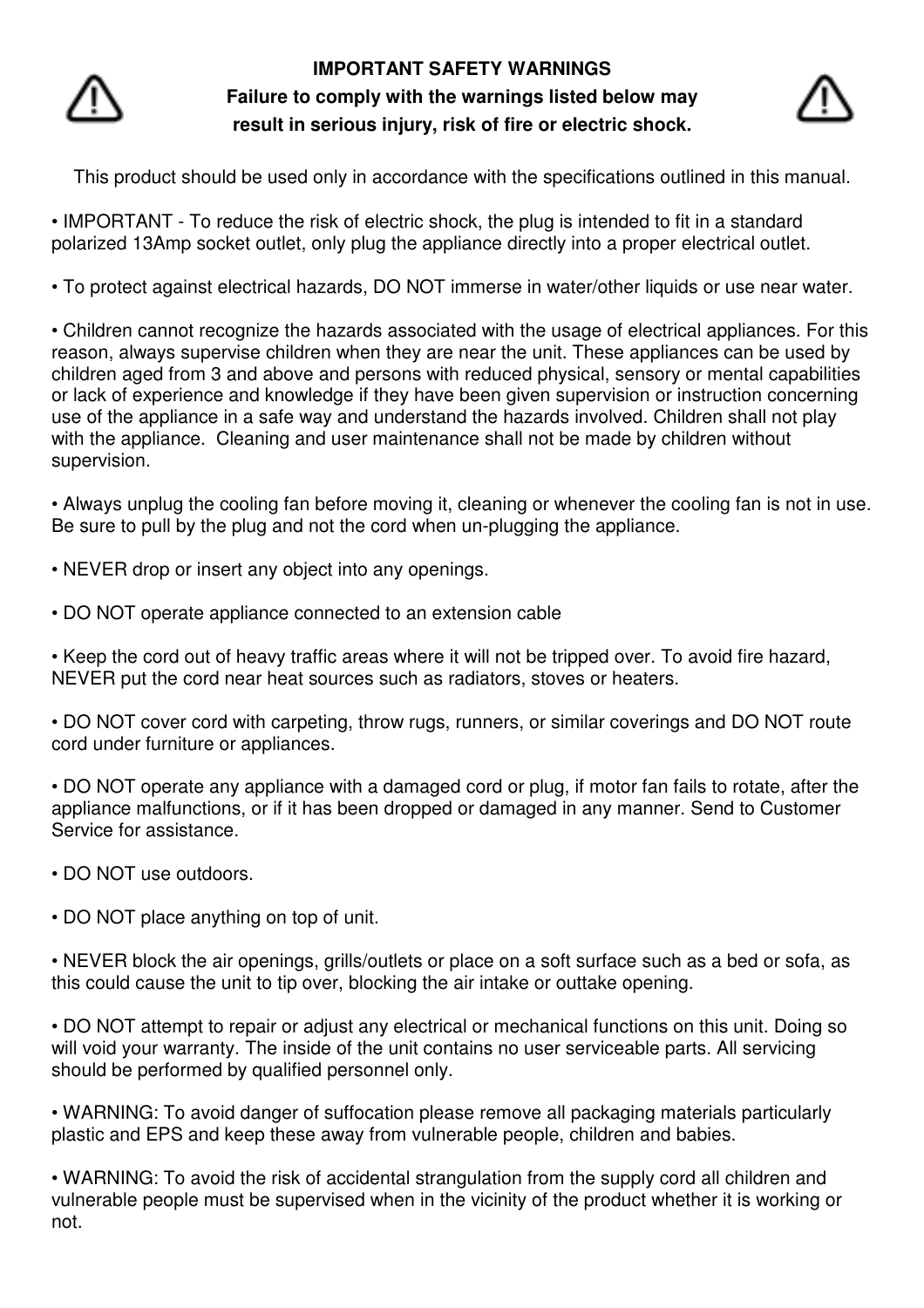#### ☆ **TECHNICAL SPECIFICATION**

| <b>Specification Details - XPP</b>               | <b>Symbol</b>  | <b>Value</b> | <b>Unit</b>             |
|--------------------------------------------------|----------------|--------------|-------------------------|
| Maximum Fan Flow Rate                            | F              | 9.2          | m <sup>3</sup> /min     |
| Fan Power Input                                  | P              | 32.3         | W                       |
| Service Value                                    | <b>SV</b>      | 0.3          | (m <sup>3</sup> /min)/W |
| <b>Standby Power Consumption</b>                 | <b>PSB</b>     | 0.64         | W                       |
| <b>Fan Sound Power Level</b>                     | <b>LWA</b>     | 64           | dB(A)                   |
| <b>Maximum Air Velocity</b>                      | C              | 4.1          | meters/sec              |
| <b>Rated Voltage</b>                             | V              | 220-240      | V                       |
| <b>Rated Frequency</b>                           | <b>Hz</b>      | 50           | Hz                      |
| <b>Measurement Standard for Service</b><br>Value | IEC 60879:1986 |              |                         |

#### ☆ **HOW TO ASSEMBLE THE BASE**

Carefully remove the split base and the tower fan from its packaging.

Pass the power cord between the two half's of the split base at the centre and fit the two half's together by lining up the overlap bosses on the back half (with the cable exit) with their sockets on the other half and dropping into place and pressing together.

Bring the assembled base up to the bottom of the tower and line up the small pillar on the top of the raised centre of the base with the matching hole in the base socket location of the tower fan, pull the cable through fully so it doesn't interfere with them fitting together.

Take the 4 large screws provided and pass them through the holes in the circular bosses (located around the central hub on the underside of the base) into the bottom of the tower, screw fix them firmly in place.

Carefully fit the cable through the slot to the back side of the hub and then through the guide location channel at the outside of the circular base to exit level with the base through the channel at the back. Your XPP Cooling Fan is now ready to stand and operate.

#### ☆ **NB - THIS IS NOT A FAULT**

**If the fan speed varies randomly including stopping and starting automatically you have**  selected either NATURAL  $\mathcal{F}$  or NIGHTIME<sup>7</sup>/ mode which simulate different breezy **conditions (if required). To de-select this operation please press the top right button until no mode symbol is lit and only use the top left button to change and select the fan speed you require (Off - Low / Med / High - Off).** 

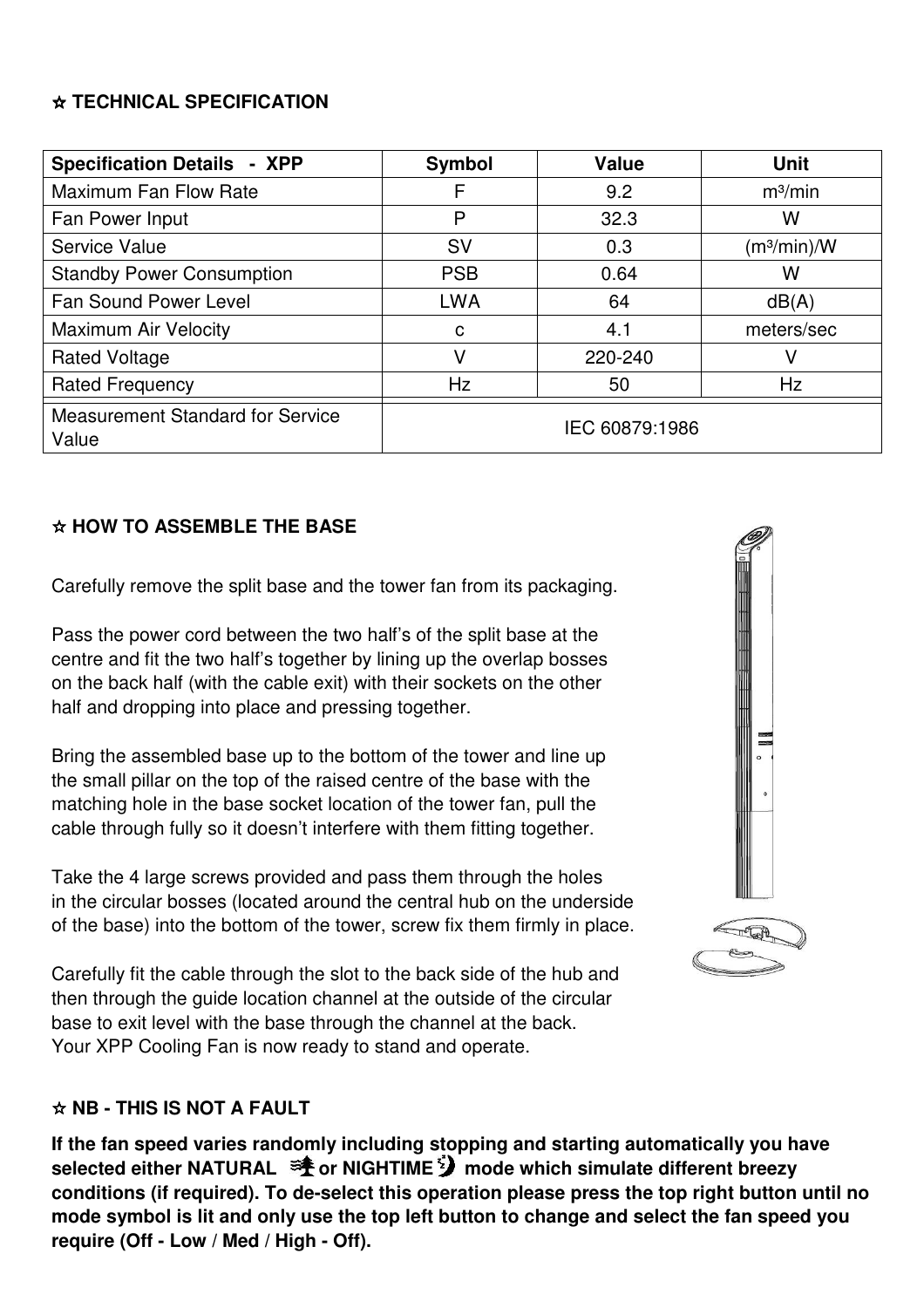# ☆ **OPERATING INSTRUCTIONS**

All of the functions of this fan can be controlled from the "soft-touch buttons on the unit's control panel" or by use of "the wireless remote control"

The LED display screen on the control panel of the product illuminates to display what function you have selected when the fan is operating.

#### a. Turning on/off the fan

Gently press "Standby"  $\left\{ \right\}$  button on the "soft-touch button control panel" or the "remote control".

#### b. Adjusting and Selecting Speed

3 constant speeds can be selected by pressing the button with the symbol  $\mathcal{F}$  Each time you press this button the speed will cycle from I to II to III and either back to Off again if using the product control or back to 'I' if using the remote (which has a separate power button,

where  $\mathbf{u} = \mathbf{v}$  =  $\mathbf{v} = \mathbf{v}$  =  $\mathbf{v} = \mathbf{v}$  =  $\mathbf{v} = \mathbf{v}$  =  $\mathbf{v} = \mathbf{v}$  =  $\mathbf{v} = \mathbf{v}$  =  $\mathbf{v} = \mathbf{v}$  =  $\mathbf{v} = \mathbf{v}$  =  $\mathbf{v} = \mathbf{v}$  =  $\mathbf{v} = \mathbf{v}$  =  $\mathbf{v} = \mathbf{v}$  =  $\mathbf{v} = \mathbf{v}$  =

#### c. Variable Blower Function Selection

If you prefer a variable speed output there are two options available by pressing the button  $\approx$ 

- Press once and  $\equiv \qquad \qquad$  will light up on the control panel to indicate natural breeze selection, this continuously and randomly cycles the air speed between levels to simulate variable wind conditions.
- Press again and  $\mathcal{V}$  will light up on the control panel to indicate night time operation selection, this initially varies the speed automatically but at a less noticeable rate than above.

#### d. Oscillating function.

Your product can oscillate in an arc from left to right and back again continuously thus circulating the air flow over a wider area.

To start the tower fan oscillating simply press the oscillation button Press this button a second time to stop the oscillation.

#### e. Runback Timer function

The product can be set to switch off automatically after running for one of four user selectable runback periods i.e. 1 hr, 2 hr, 4 hr or 8 hr.

To activate the runback function just simply press the timer  $\Theta$  button

- Press once and the timer is set to 1hr runback
- Press twice and the timer is set to 2hrs runback
- Press 3 times and the timer is set to 4hrs runback
- Press 4 times and the timer is set to 8 hrs runback
- Press a 5th time and the timer function is switched off.

#### REMOTE CONTROL

Your remote control comes complete with a CR2025 3V battery fitted. To replace the battery simply unclip and remove the battery cover on the back and replace the battery, then carefully refit the cover and snap into place.

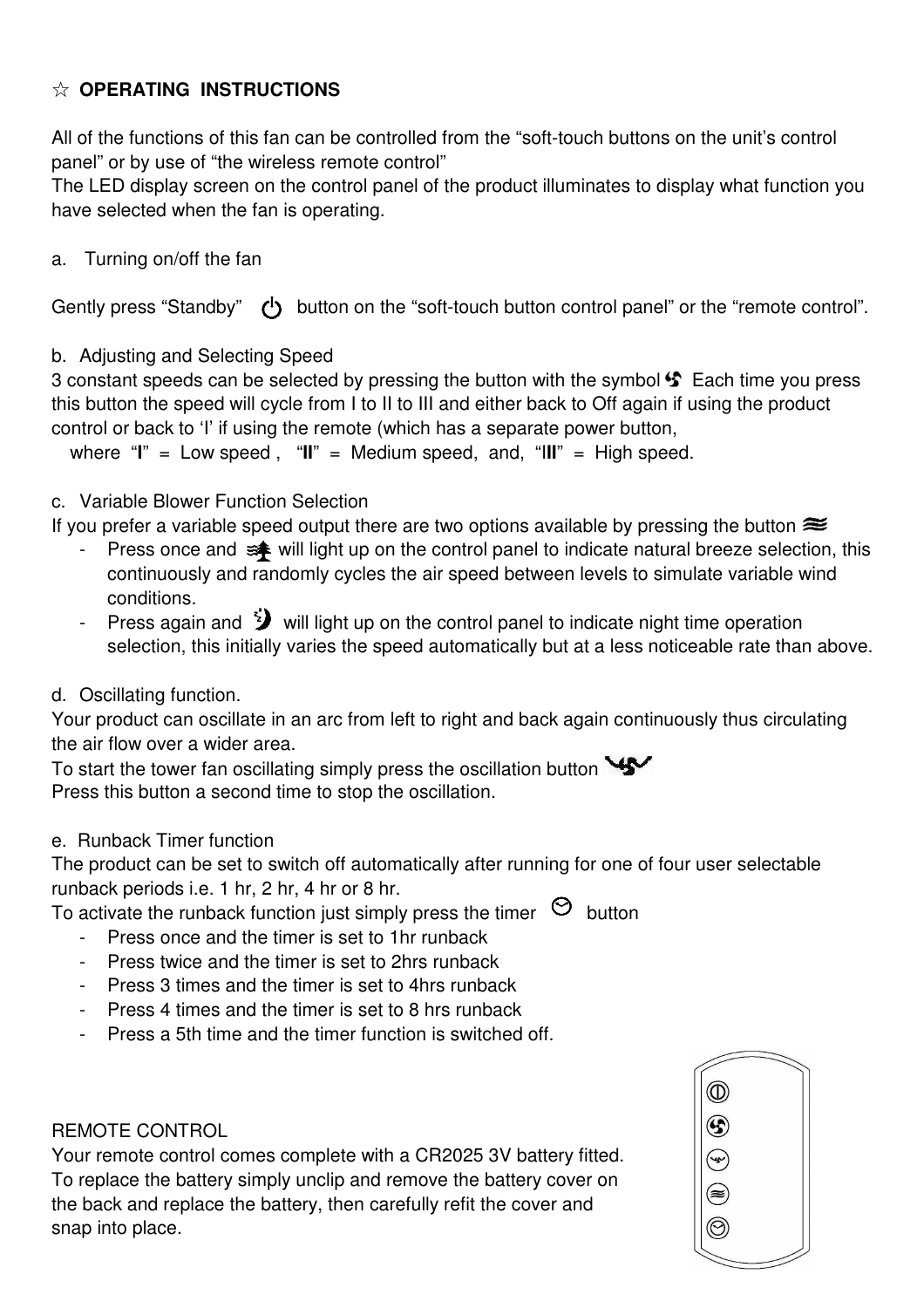#### ☆ **CLEANING**:

Disconnect from the mains before attempting to clean the appliance.

Clean the air inlet and outlet regularly with a soft damp (not wet) cloth as these areas accumulate dust normally during use. Do not use petrol or solvents or caustic or abrasive cleaning agents as these will destroy the surfaces of the heater.



#### ☆ **RECYCLING – Important - Correct Disposal of this product**

The crossed bin symbol on the appliance indicates that the product, at the end of its life, must be disposed of separately from domestic waste, either by taking it to a separate waste disposal site for electric and electronic appliances or by returning it to your dealer when you buy another similar appliance. The user is responsible for taking the appliance to a special waste disposal site at the end of its life. If the disused appliance is collected correctly as separate waste, it can be recycled, treated and disposed of ecologically; this avoids a negative impact on both the environment and health, and contributes towards the recycling of the product's materials. For further information regarding the waste disposal services available, contact your local waste disposal agency or manufacturer.

Batteries should be disposed of or recycled in accordance with WEEE Directive 2012/19/EU. Packaging should be recycled where possible.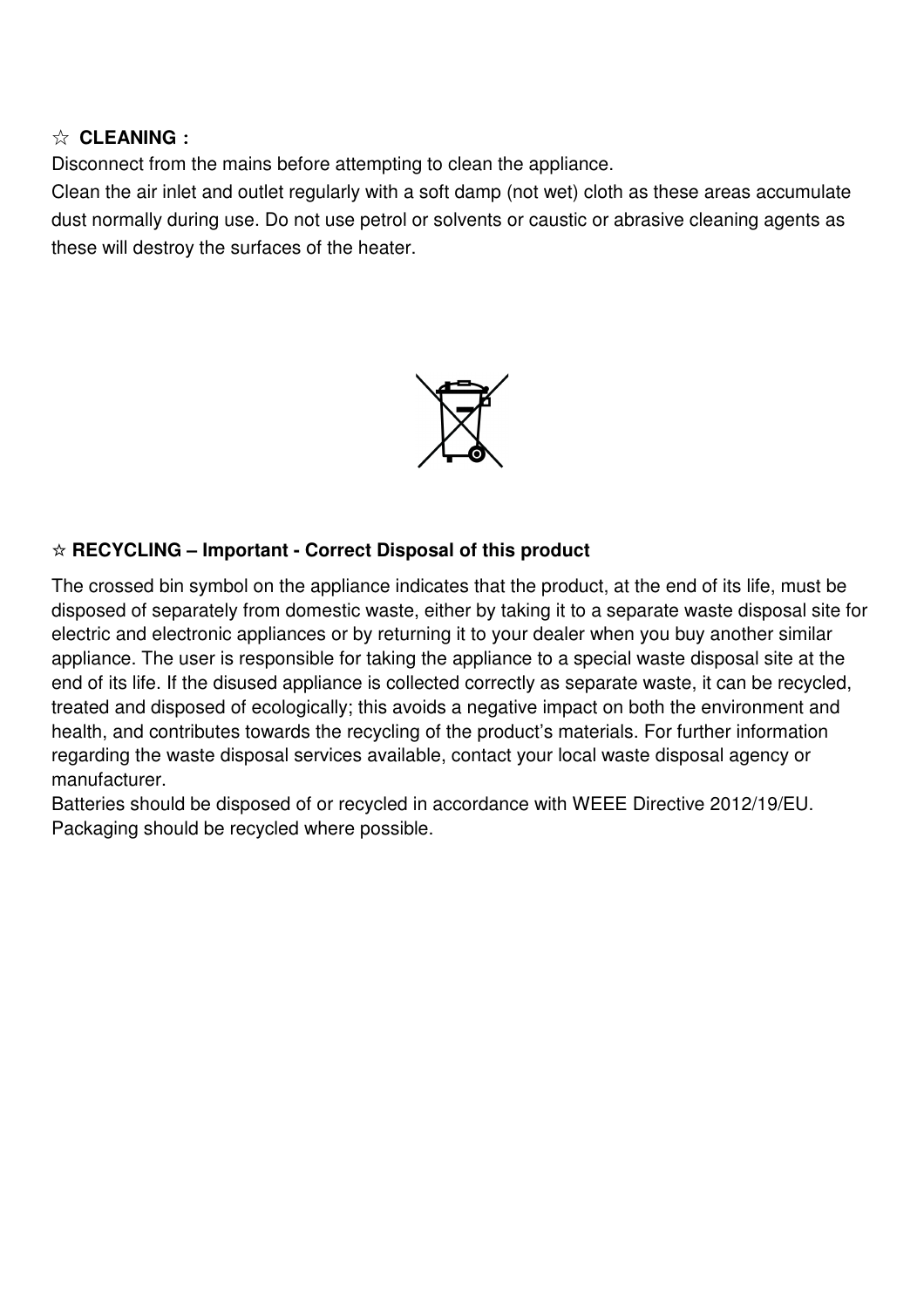# **Warranty**

# **What does an Xpelair Warranty cover?**

Xpelair products deliver reliable service for normal, household use in domestic settings. All Xpelair products are individually tested before leaving the factory.

If you are a consumer and you experience a problem with your Xpelair product, which is found to be defective due to faulty materials or workmanship within the Warranty Period, this Xpelair Warranty will cover repair or - at the discretion of Xpelair – replacement with a functionally equivalent Xpelair product.

The Xpelair Warranty Period is one year from the date of purchase of your Xpelair product, or the date of delivery of the product, if later. The Xpelair Warranty is conditional upon you providing the original purchase receipt as proof of purchase. Please therefore retain your receipt as proof of purchase.

If you do experience a problem with your Xpelair product please call the Helpline on **+44 [0]344 879 3588** or visit **https://www.dimplex.co.uk/support**. For ROI please email **serviceireland@glendimplex.com** or call **+353 (0)1 842 833**. We will need details of your Xpelair product, its serial number and a description of the fault which has occurred. You can find the model number and serial number for your Xpelair product on the heaters side. Once we receive your information and proof of purchase we will contact you to make the necessary arrangements.

If your Xpelair product is not covered by this Xpelair Warranty there may be a charge to repair your product. However, we will contact you for agreement to any charges before any chargeable service is carried out.

# **What is not covered by an Xpelair Warranty?**

The Xpelair Warranty does not cover any of the following:

• Any fault or damage to your Xpelair product due to faulty materials or workmanship occurring outside the one year Warranty Period.

• Any fault or damage occurring to any pre-owned Xpelair product or to any other equipment or property.

• Accidental damage to your Xpelair product or damage to your Xpelair product from external sources (for example, transit, weather, electrical outages or power surges).

- Fault or damage to your Xpelair product which is:
	- Not due to faulty materials or workmanship or which is due to circumstances outside Xpelair's control.

• Caused by use of your Xpelair product for anything other than normal domestic household purposes in the country where it was purchased.

• Caused by any misuse, abuse or negligent use of the Xpelair product, including but not limited to any failure to use it in accordance with the Operating Instructions supplied with the product.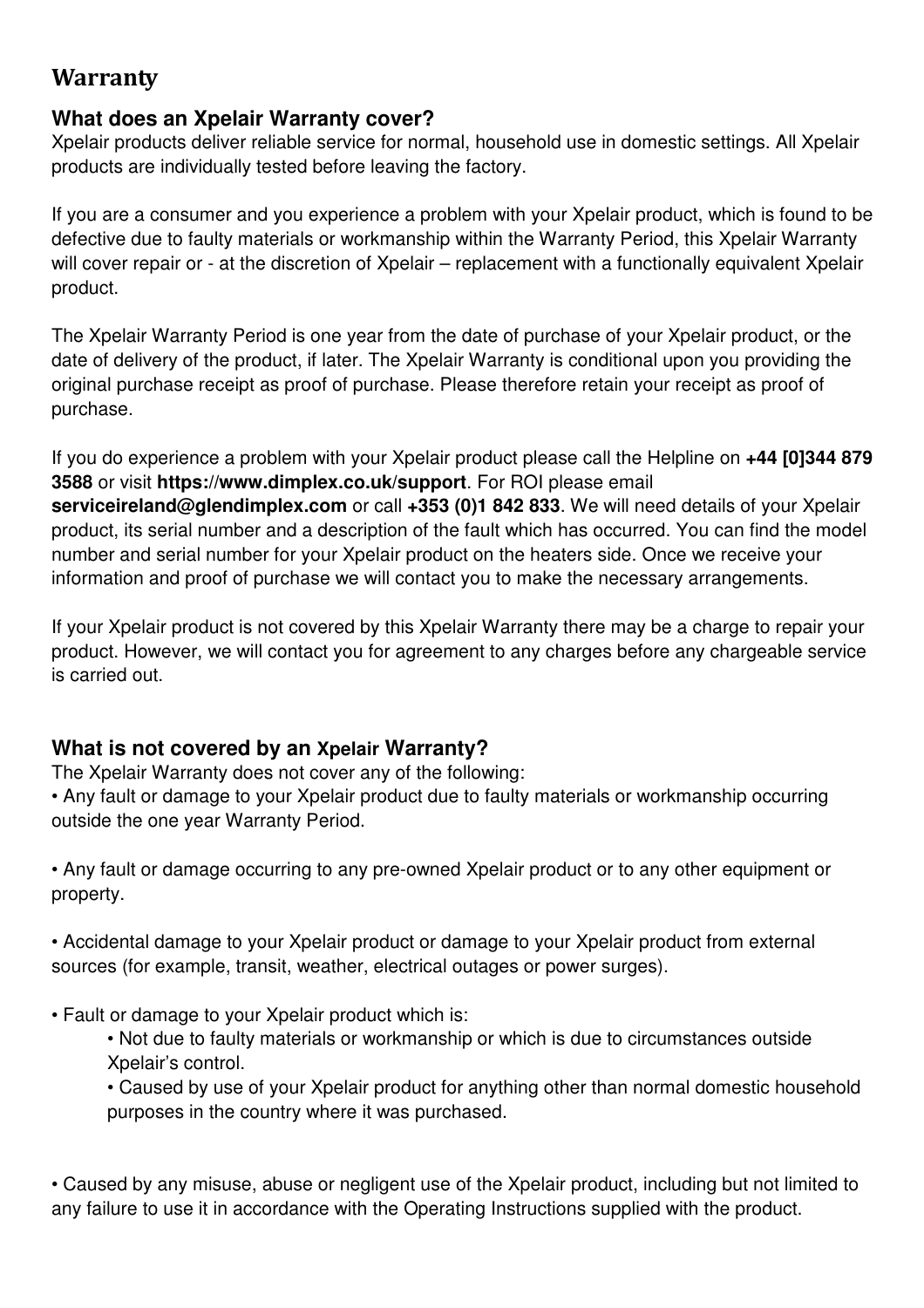• Caused by any failure to assemble, install clean and maintain your Xpelair product in accordance with the Operating Instructions supplied with the product unless this was carried out by Xpelair or its authorised dealers.

• Caused by repairs or alterations to your Xpelair product not carried out by Xpelair service personnel or its authorised dealer(s).

• Caused by use of any consumables or spare parts for your Xpelair product which are not Xpelair specified.

# **Terms and Conditions**

• The Xpelair Warranty is valid for Xpelair from the date of purchase of your Xpelair product from a recognised retailer in the country of purchase and use, or the date of delivery of the product if later, always provided the original receipt has been retained and is produced as proof of purchase.

• You must provide to Xpelair or its authorised agents on request the original receipt as proof of purchase and - if required by Xpelair - proof of delivery. If you are unable to provide this documentation, you will be required to pay for any repair work required.

• Any repair work under the Xpelair Warranty will be carried out by Xpelair or its authorised dealer(s) and any parts that are replaced will become the property of Xpelair Any repairs performed under the Xpelair Warranty will not extend the Warranty Period.

• Any replacement of your Xpelair product by Xpelair during the Warranty Period will start the one year Warranty Period afresh from the date of delivery of the replacement Xpelair product to you.

• The Xpelair Warranty does not entitle you to recovery of any indirect or consequential loss or damage including but not limited to loss or damage to any other property.

• The Xpelair Warranty is in addition to your statutory rights as a consumer and your statutory rights are not affected by this Xpelair Warranty.

#### **Contact Xpelair**

If you have any questions about what the Xpelair Warranty covers and does not cover or how to claim under the Xpelair Warranty, please contact us using the information below.

MILLBROOK HOUSE GRANGE DRIVE HEDGE END SOUTHAMPTON SO30 2DF Tel: +44 [0]344 879 3588

Republic Of Ireland Tel: 01 842 4833

Email: customer.services@glendimplex.com

A brand of the GDC Group Limited, trading as Glen Dimplex Heating & Ventilation Website: www.xpelair.co.uk